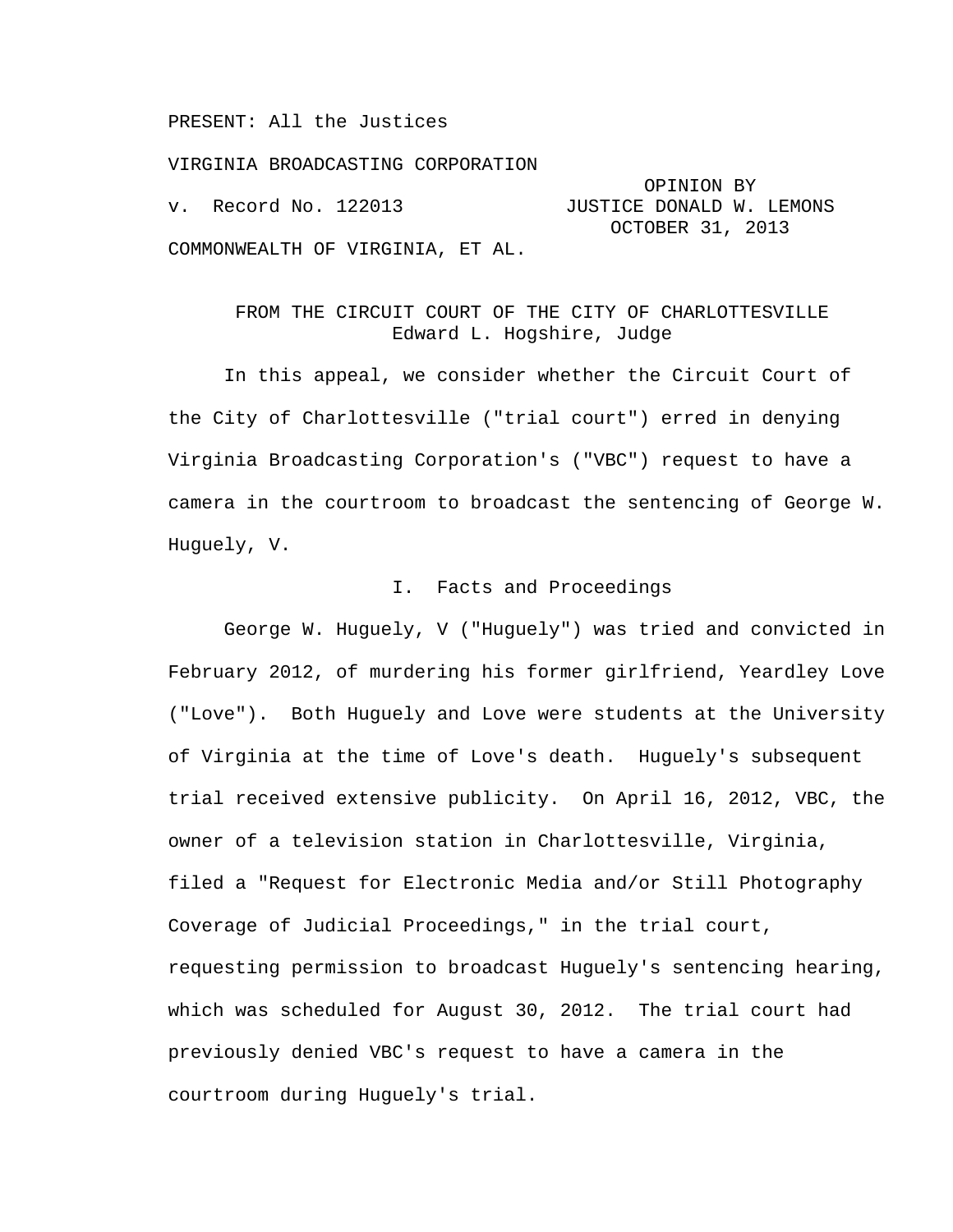The trial court held a hearing on VBC's request on July 25, 2012. At the hearing, VBC argued that because this was a sentencing hearing, many of the trial court's concerns about the impact of cameras on jurors and witnesses, which had been expressed during the hearing on VBC's request to broadcast the portion of the trial to determine guilt or innocence, would no longer be implicated. VBC argued there was no "good cause for keeping a camera out of the sentencing" hearing, and that any "prejudice to the defendant in this case is just almost de minimus at this point in the proceedings."

 The Commonwealth and Huguely both opposed having cameras in the courtroom for the sentencing hearing. The Commonwealth argued that the cameras would have a detrimental impact on any witnesses testifying at the sentencing hearing. Huguely also argued that having a camera in the courtroom and live coverage of the hearing would have a negative impact on the proceedings, and could influence the testimony of certain witnesses. Huguely asserted that VBC had failed to articulate any substantial change in circumstances that would warrant the trial court's reconsideration of its previous ruling to keep cameras out of the courtroom.

 VBC responded that neither the Commonwealth nor Huguely had offered evidence of prejudice or established good cause for excluding cameras from the sentencing hearing. The trial court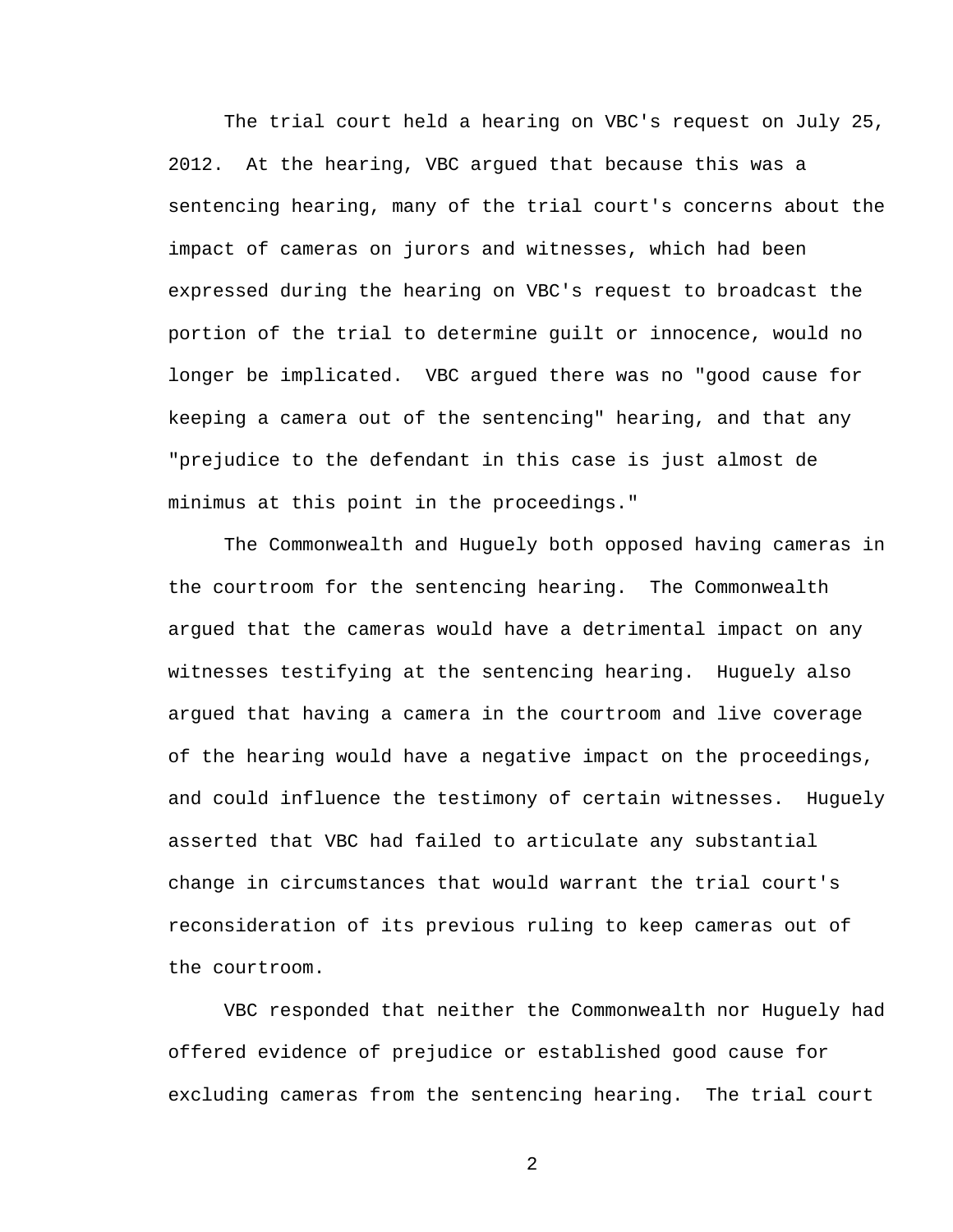explained that it was concerned about the effect of cameras on the witnesses at the sentencing hearing and the effect of coverage on potential witnesses and jurors in a pending civil suit that Love's family had filed against Huguely. The trial court denied VBC's request.

 VBC filed a motion for reconsideration and maintained that the trial court was treating print media and broadcast media differently. VBC asserted and that "[t]he First Amendment to the United States Constitution as well as Article [I], Section 12 of the Constitution of Virginia affords the same protections to all newsgathering activities, regardless whether the media form is print or broadcast," and therefore the trial court was required to grant its request. VBC also argued that no evidence was presented to establish "good cause" for excluding cameras from the courtroom. VBC asserted that the arguments of counsel and the court's speculation about the possible effects of cameras on witnesses or on some future civil action were not evidence and did not constitute "good cause" as required by Code § 19.2-266. The trial court denied the motion for reconsideration without a hearing.

 VBC filed a petition for appeal with this Court, and we awarded an appeal on the following assignments of error:

1. The trial court erred by failing to apply a "good cause shown" standard, instead believing that it had unfettered discretion pursuant to Section 19.2-266 of the Code of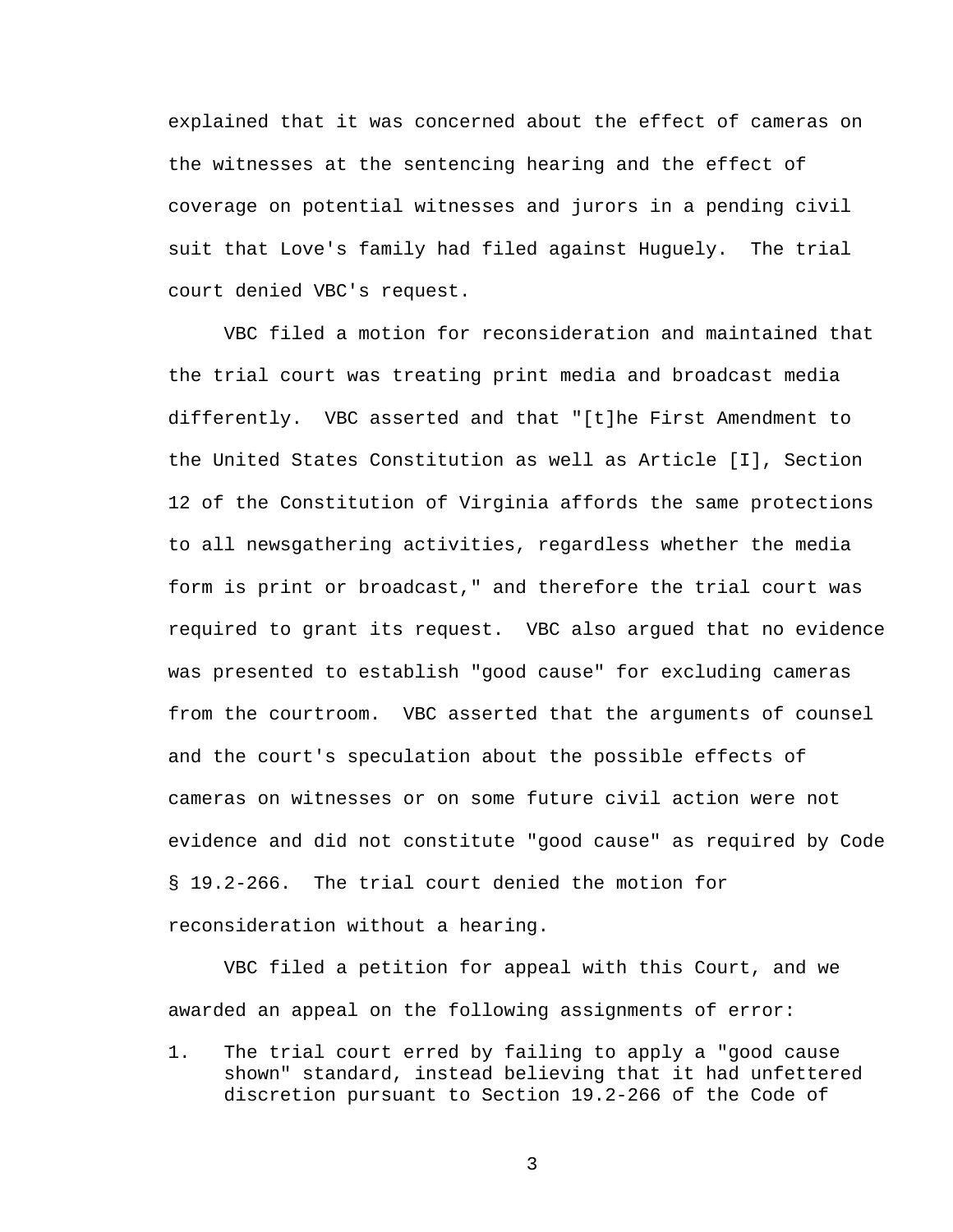Virginia to prohibit the use of a camera during the sentencing of Mr. George Huguely.

- 2. The trial court erred in denying Virginia Broadcasting's request to use a camera to cover the sentencing of Mr. George Huguely because there was no "good cause shown" pursuant to Section 19.2-266 of the Code of Virginia since no evidence was presented in the record to support that finding.
- 3. The trial court erred in relying on its own speculation and the speculations of counsel for Mr. George Huguely and the Charlottesville Commonwealth's Attorney in denying Virginia Broadcasting Corporation's request for electronic media coverage of the sentencing of Mr. George Huguely.
- 4. The trial court erred in holding that Virginia Broadcasting Corporation's newsgathering and reporting activities via electronic media were entitled to no protection under the First Amendment to the United States Constitution or the Constitution of Virginia, including its denial of Virginia Broadcasting's request to use a camera to acquire the news while allowing the print media to use the primary tools of its trade.

#### II. Analysis

A. Standard of Review

 The Commonwealth asserts in its brief that because Code § 19.2-266 provides that the decision whether to permit cameras in a courtroom is "solely" within the discretion of the trial court, such a decision is not subject to review by this or any other court. The question whether a circuit court's exercise of its discretion under Code § 19.2-266 is subject to appellate review involves a matter of statutory interpretation, a pure question of law which we review de novo. See Osman v. Osman, 285 Va. 384, 389, 737 S.E.2d 876, 878 (2013).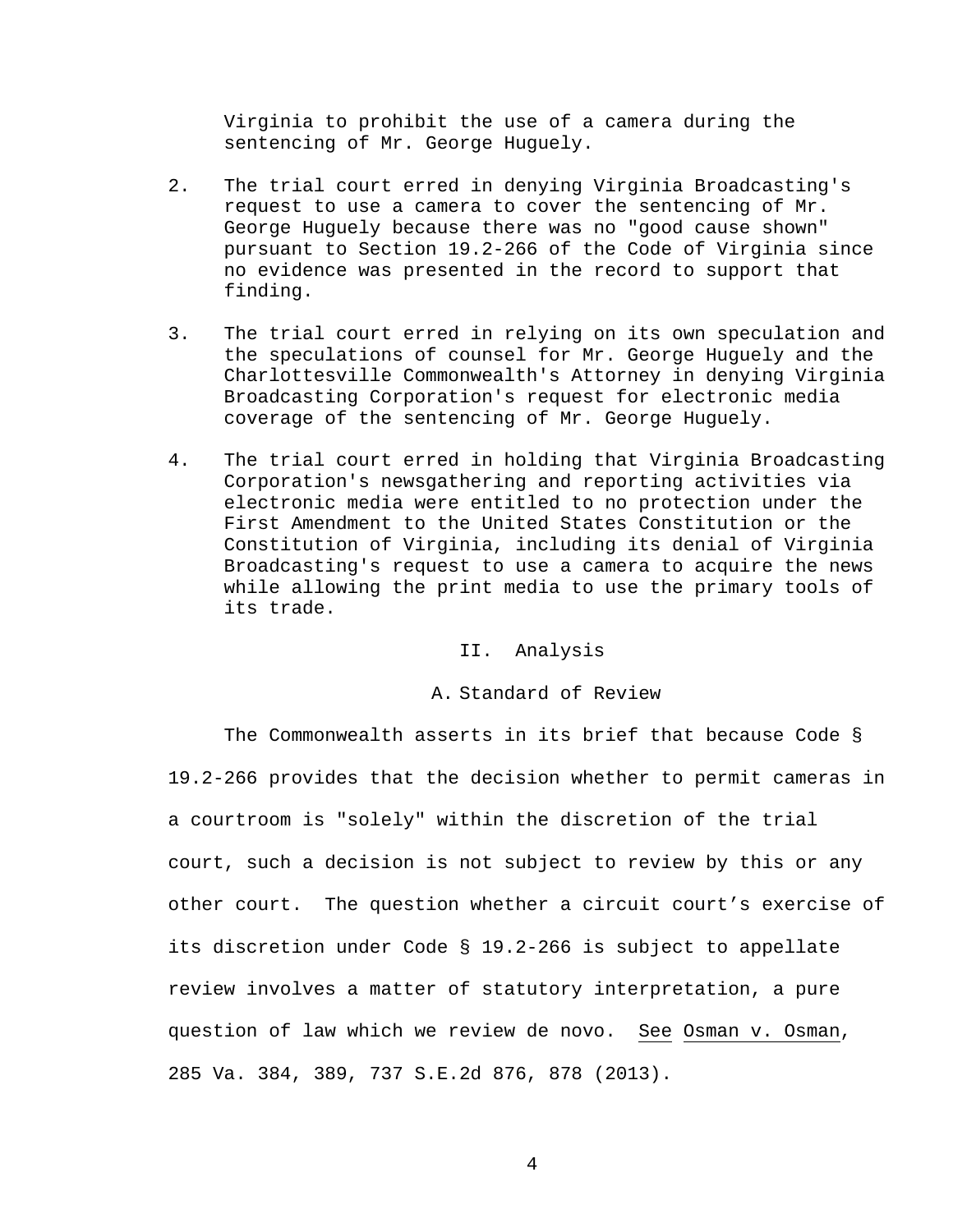Code § 19.2-266 governs media coverage of judicial proceedings. It states in relevant part:

> In the trial of all criminal cases, whether the same be felony or misdemeanor cases, the court may, in its discretion, exclude from the trial any persons whose presence would impair the conduct of a fair trial, provided that the right of the accused to a public trial shall not be violated.

> A court may solely in its discretion permit the taking of photographs in the courtroom during the progress of judicial proceedings and the broadcasting of judicial proceedings by radio or television and the use of electronic or photographic means for the perpetuation of the record or parts thereof in criminal and in civil cases, but only in accordance with the rules set forth hereunder. In addition to such rules, the Supreme Court and the Court of Appeals shall have the authority to promulgate any other rules they deem necessary to govern electronic media and still photography coverage in their respective courts. The following rules shall serve as guidelines, and a violation of these rules may be punishable as contempt:

Coverage Allowed.

1. The presiding judge shall at all times have authority to prohibit, interrupt or terminate electronic media and still photography coverage of public judicial proceedings. The presiding judge shall advise the parties of such coverage in advance of the proceedings and allow the parties to object thereto. For good cause shown, the presiding judge may prohibit coverage in any case and may restrict coverage as he deems appropriate to meet the ends of justice.

Code § 19.2-266 (emphasis added).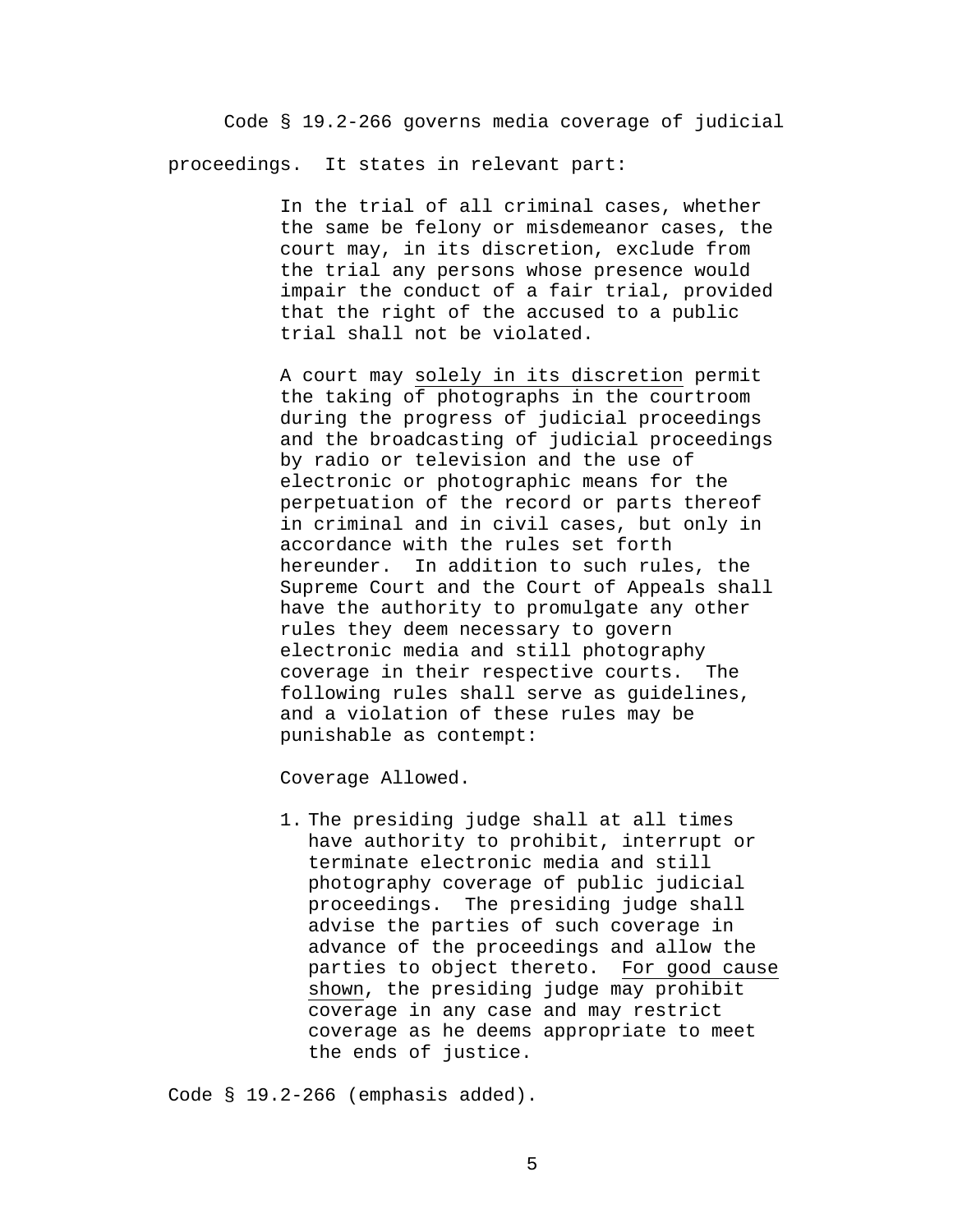The General Assembly has used the phrase "sole discretion" in several other instances in the Code. See, e.g., Code § 19.2- 163(2) (granting trial judge "sole discretion" to determine amount paid appointed counsel); Code § 22.1-294(D) (granting school board "sole discretion" to reassign and reduce salary of principal, assistant principal or supervisor); Code § 44-93.2 (for member of Virginia National Guard, Virginia Defense Force, or naval militia, choice of leave to take from nongovernmental employment shall be "solely within the discretion of the member"); and Code § 51.1-156(H) (Medical Board's decision to waive ninety-day notification period is "solely in its own discretion").

In three other instances, the Code not only grants sole discretion to a decision maker, but states that such a decision is not subject to judicial review. See, e.g., Code § 2.2- 4011(D) (allowing Governor in his "sole discretion" to approve an extension of emergency regulation and such approval "shall not be subject to judicial review"); Code  $\S$  10.1-104.6(E) (allowing Virginia Soil and Water Conservation Board, director, or court sole discretion to agree to supplemental environmental project, a decision which "shall not be subject to appeal"); Code § 2.2-3014(C) (granting State Inspector General "sole discretion" in splitting whistleblower reward and such decision "shall not be appealable").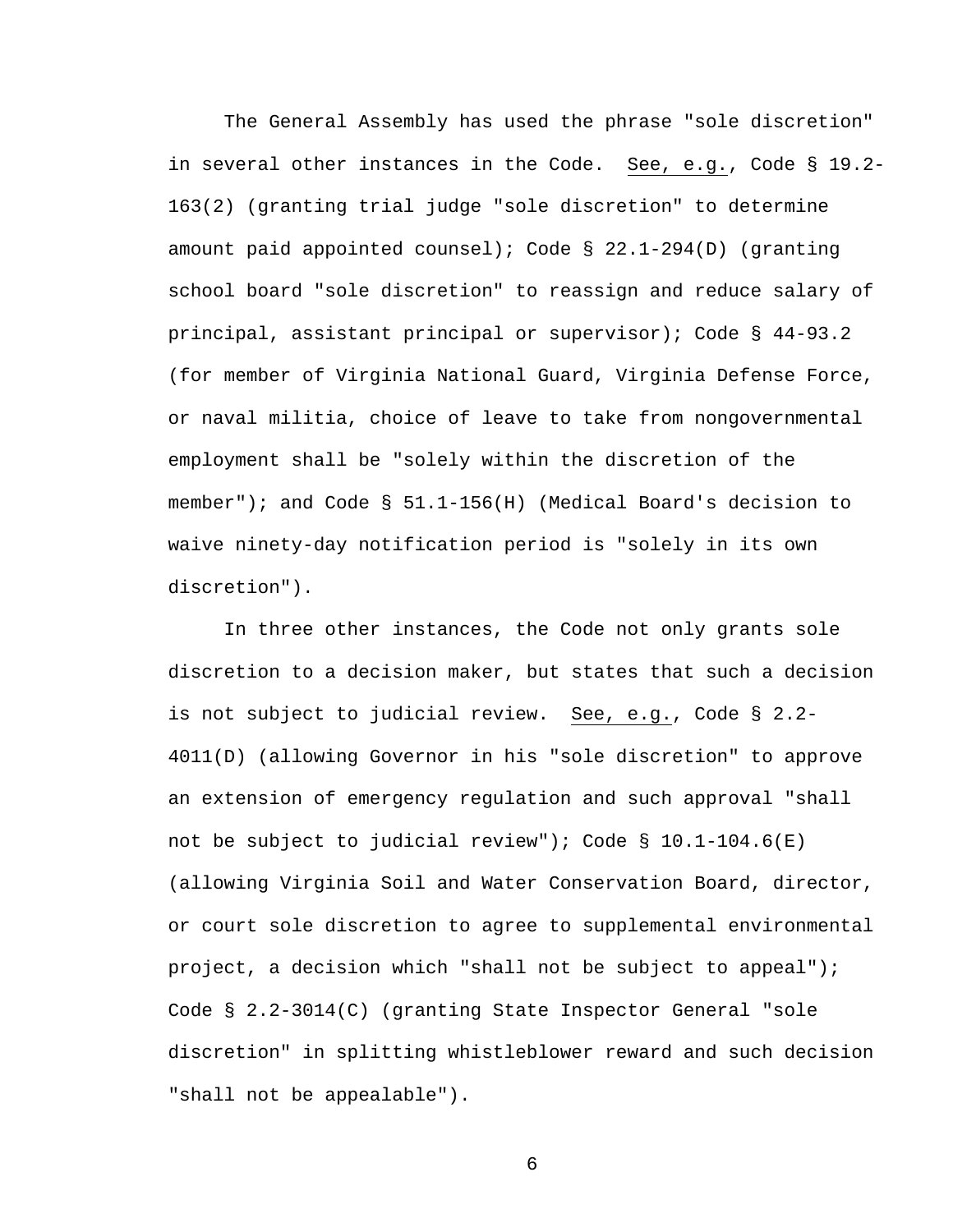We have repeatedly said that, "[w]hen interpreting and applying a statute**,** we 'assume that the General Assembly chose, with care, the words it used in enacting the statute**,** and we are bound by those words.'" [Kiser v. A.W. Chesterton Co., 285 Va.](http://www.lexis.com/research/buttonTFLink?_m=a58bb86cd9d6b5ac8e1685c179bf7a36&_xfercite=%3ccite%20cc%3d%22USA%22%3e%3c%21%5bCDATA%5b285%20Va.%20604%5d%5d%3e%3c%2fcite%3e&_butType=3&_butStat=2&_butNum=74&_butInline=1&_butinfo=%3ccite%20cc%3d%22USA%22%3e%3c%21%5bCDATA%5b285%20Va.%2012%2c%2019%5d%5d%3e%3c%2fcite%3e&_fmtstr=FULL&docnum=1&_startdoc=1&wchp=dGLbVzk-zSkAA&_md5=d6567499e03b6cd4c96d6bbf7301ec2d)  [12, 19 n.2, 736 S.E.2d 910, 915 n.2 \(2013\)](http://www.lexis.com/research/buttonTFLink?_m=a58bb86cd9d6b5ac8e1685c179bf7a36&_xfercite=%3ccite%20cc%3d%22USA%22%3e%3c%21%5bCDATA%5b285%20Va.%20604%5d%5d%3e%3c%2fcite%3e&_butType=3&_butStat=2&_butNum=74&_butInline=1&_butinfo=%3ccite%20cc%3d%22USA%22%3e%3c%21%5bCDATA%5b285%20Va.%2012%2c%2019%5d%5d%3e%3c%2fcite%3e&_fmtstr=FULL&docnum=1&_startdoc=1&wchp=dGLbVzk-zSkAA&_md5=d6567499e03b6cd4c96d6bbf7301ec2d) (quoting [Halifax](http://www.lexis.com/research/buttonTFLink?_m=a58bb86cd9d6b5ac8e1685c179bf7a36&_xfercite=%3ccite%20cc%3d%22USA%22%3e%3c%21%5bCDATA%5b285%20Va.%20604%5d%5d%3e%3c%2fcite%3e&_butType=3&_butStat=2&_butNum=75&_butInline=1&_butinfo=%3ccite%20cc%3d%22USA%22%3e%3c%21%5bCDATA%5b262%20Va.%2091%2c%20100%5d%5d%3e%3c%2fcite%3e&_fmtstr=FULL&docnum=1&_startdoc=1&wchp=dGLbVzk-zSkAA&_md5=cbf6a6c8d8ceff71542ea20b115cef1e)  [Corp. v. First Union Nat'l Bank, 262 Va. 91, 100, 546 S.E.2d](http://www.lexis.com/research/buttonTFLink?_m=a58bb86cd9d6b5ac8e1685c179bf7a36&_xfercite=%3ccite%20cc%3d%22USA%22%3e%3c%21%5bCDATA%5b285%20Va.%20604%5d%5d%3e%3c%2fcite%3e&_butType=3&_butStat=2&_butNum=75&_butInline=1&_butinfo=%3ccite%20cc%3d%22USA%22%3e%3c%21%5bCDATA%5b262%20Va.%2091%2c%20100%5d%5d%3e%3c%2fcite%3e&_fmtstr=FULL&docnum=1&_startdoc=1&wchp=dGLbVzk-zSkAA&_md5=cbf6a6c8d8ceff71542ea20b115cef1e)  [696, 702 \(2001\)\);](http://www.lexis.com/research/buttonTFLink?_m=a58bb86cd9d6b5ac8e1685c179bf7a36&_xfercite=%3ccite%20cc%3d%22USA%22%3e%3c%21%5bCDATA%5b285%20Va.%20604%5d%5d%3e%3c%2fcite%3e&_butType=3&_butStat=2&_butNum=75&_butInline=1&_butinfo=%3ccite%20cc%3d%22USA%22%3e%3c%21%5bCDATA%5b262%20Va.%2091%2c%20100%5d%5d%3e%3c%2fcite%3e&_fmtstr=FULL&docnum=1&_startdoc=1&wchp=dGLbVzk-zSkAA&_md5=cbf6a6c8d8ceff71542ea20b115cef1e) accord [Rives v. Commonwealth, 284 Va. 1, 3,](http://www.lexis.com/research/buttonTFLink?_m=a58bb86cd9d6b5ac8e1685c179bf7a36&_xfercite=%3ccite%20cc%3d%22USA%22%3e%3c%21%5bCDATA%5b285%20Va.%20604%5d%5d%3e%3c%2fcite%3e&_butType=3&_butStat=2&_butNum=76&_butInline=1&_butinfo=%3ccite%20cc%3d%22USA%22%3e%3c%21%5bCDATA%5b284%20Va.%201%2c%203%5d%5d%3e%3c%2fcite%3e&_fmtstr=FULL&docnum=1&_startdoc=1&wchp=dGLbVzk-zSkAA&_md5=37aa4f952e03765b33c3883f4c193192)  [726 S.E.2d 248, 250 \(2012\).](http://www.lexis.com/research/buttonTFLink?_m=a58bb86cd9d6b5ac8e1685c179bf7a36&_xfercite=%3ccite%20cc%3d%22USA%22%3e%3c%21%5bCDATA%5b285%20Va.%20604%5d%5d%3e%3c%2fcite%3e&_butType=3&_butStat=2&_butNum=76&_butInline=1&_butinfo=%3ccite%20cc%3d%22USA%22%3e%3c%21%5bCDATA%5b284%20Va.%201%2c%203%5d%5d%3e%3c%2fcite%3e&_fmtstr=FULL&docnum=1&_startdoc=1&wchp=dGLbVzk-zSkAA&_md5=37aa4f952e03765b33c3883f4c193192) Therefore, "'when the General Assembly has used specific language in one instance, but omits that language or uses different language when addressing a similar subject elsewhere in the Code, we must presume that the difference in the choice of language was intentional.'" Rives, 284 Va. at 3, 726 S.E.2d at 250,(quoting [Zinone v. Lee's](http://www.lexis.com/research/buttonTFLink?_m=a58bb86cd9d6b5ac8e1685c179bf7a36&_xfercite=%3ccite%20cc%3d%22USA%22%3e%3c%21%5bCDATA%5b285%20Va.%20604%5d%5d%3e%3c%2fcite%3e&_butType=3&_butStat=2&_butNum=77&_butInline=1&_butinfo=%3ccite%20cc%3d%22USA%22%3e%3c%21%5bCDATA%5b282%20Va.%20330%2c%20337%5d%5d%3e%3c%2fcite%3e&_fmtstr=FULL&docnum=1&_startdoc=1&wchp=dGLbVzk-zSkAA&_md5=3548f5d1889085a85f5fcd0e957b729d)  [Crossing Homeowners Ass'n, 282 Va. 330, 337, 714 S.E.2d 922, 925](http://www.lexis.com/research/buttonTFLink?_m=a58bb86cd9d6b5ac8e1685c179bf7a36&_xfercite=%3ccite%20cc%3d%22USA%22%3e%3c%21%5bCDATA%5b285%20Va.%20604%5d%5d%3e%3c%2fcite%3e&_butType=3&_butStat=2&_butNum=77&_butInline=1&_butinfo=%3ccite%20cc%3d%22USA%22%3e%3c%21%5bCDATA%5b282%20Va.%20330%2c%20337%5d%5d%3e%3c%2fcite%3e&_fmtstr=FULL&docnum=1&_startdoc=1&wchp=dGLbVzk-zSkAA&_md5=3548f5d1889085a85f5fcd0e957b729d)  [\(2011\)\).](http://www.lexis.com/research/buttonTFLink?_m=a58bb86cd9d6b5ac8e1685c179bf7a36&_xfercite=%3ccite%20cc%3d%22USA%22%3e%3c%21%5bCDATA%5b285%20Va.%20604%5d%5d%3e%3c%2fcite%3e&_butType=3&_butStat=2&_butNum=77&_butInline=1&_butinfo=%3ccite%20cc%3d%22USA%22%3e%3c%21%5bCDATA%5b282%20Va.%20330%2c%20337%5d%5d%3e%3c%2fcite%3e&_fmtstr=FULL&docnum=1&_startdoc=1&wchp=dGLbVzk-zSkAA&_md5=3548f5d1889085a85f5fcd0e957b729d)

The General Assembly has granted "sole discretion" to make certain decisions in several instances in the Code. The General Assembly has also explicitly stated in at least three of those situations that such a decision is not subject to judicial review. Code § 19.2-266 contains no such language removing the trial court's decision from judicial review. We hold that the trial court's decision under Code § 19.2-266 is subject to judicial review, albeit under a highly deferential abuse of discretion standard.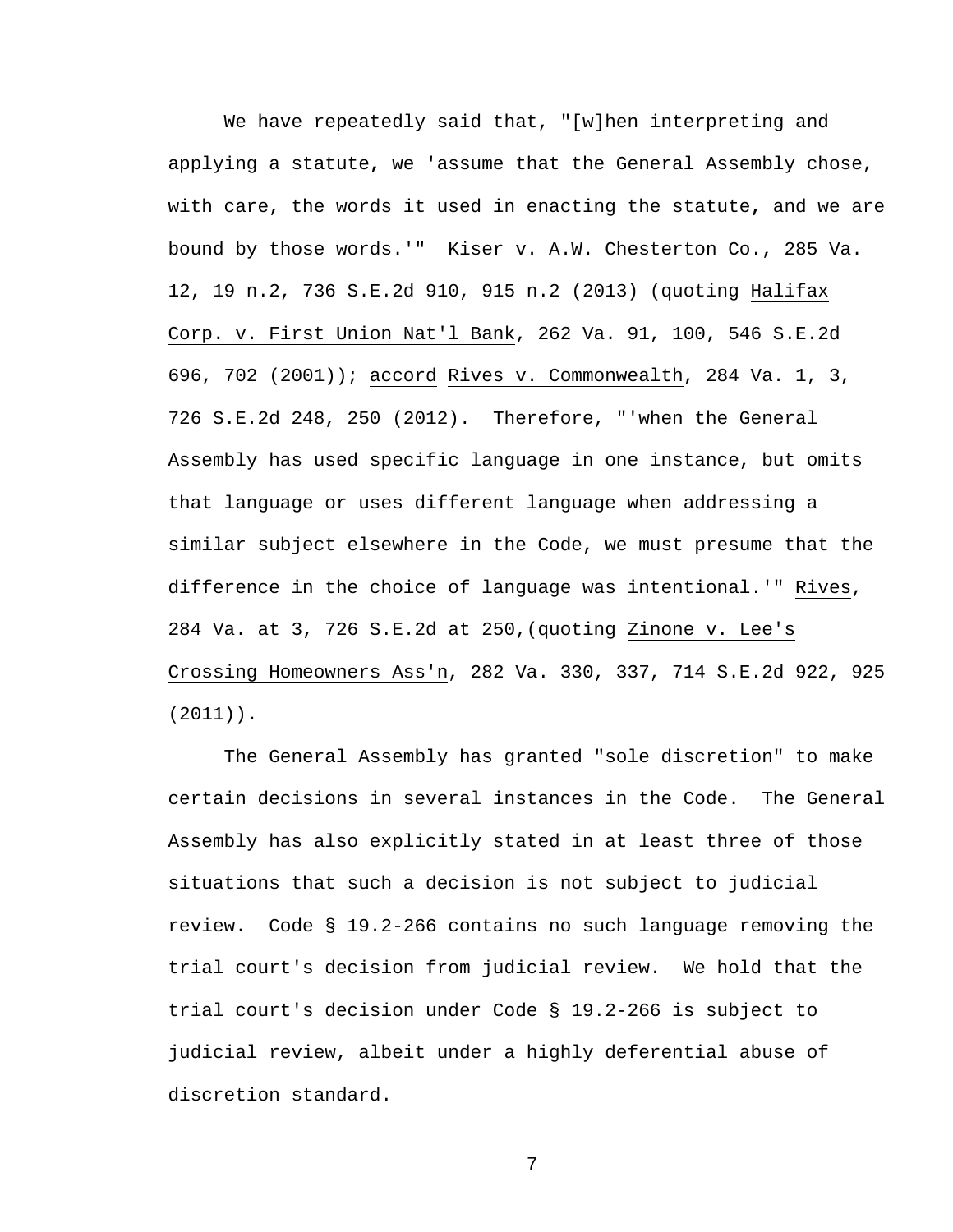#### B. Mootness

Huguely's sentencing hearing has already taken place. VBC was not permitted to broadcast the hearing. Generally, a case is moot and must be dismissed when the controversy that existed between litigants has ceased to exist. The Daily Press, Inc. v. Commonwealth, 285 Va. 447, 452, 739 S.E.2d 636, 639 (2013). Neither party asserts that the matter is moot, but their agreement cannot resolve the question for the Court. "Whenever it appears ... that there is no actual controversy between the litigants ... it is the duty of every judicial tribunal not to proceed to the formal determination of the apparent controversy, but to dismiss the case." E.C. v. Va. Dep't of Juvenile Justice, 283 Va. 522, 530, 722 S.E.2d 827, 831 (2012) (quoting Franklin v. Peers, 95 Va. 602, 603, 29 S.E. 321, 321 (1898)).

However, as we recently explained in Daily Press,

the Supreme Court of the United States has recognized that the mootness doctrine may be inapplicable when a proceeding is shortlived by nature. See, e.g., [Richmond](http://www.lexis.com/research/buttonTFLink?_m=3db7528115c2e953c6a5207dc2484f40&_xfercite=%3ccite%20cc%3d%22USA%22%3e%3c%21%5bCDATA%5b285%20Va.%20447%5d%5d%3e%3c%2fcite%3e&_butType=3&_butStat=2&_butNum=21&_butInline=1&_butinfo=%3ccite%20cc%3d%22USA%22%3e%3c%21%5bCDATA%5b448%20U.S.%20555%2c%20563%5d%5d%3e%3c%2fcite%3e&_fmtstr=FULL&docnum=1&_startdoc=1&wchp=dGLzVzt-zSkAb&_md5=e5ee1574db9127085b245f51663bb847)  [Newspapers, Inc. v. Virginia, 448 U.S. 555,](http://www.lexis.com/research/buttonTFLink?_m=3db7528115c2e953c6a5207dc2484f40&_xfercite=%3ccite%20cc%3d%22USA%22%3e%3c%21%5bCDATA%5b285%20Va.%20447%5d%5d%3e%3c%2fcite%3e&_butType=3&_butStat=2&_butNum=21&_butInline=1&_butinfo=%3ccite%20cc%3d%22USA%22%3e%3c%21%5bCDATA%5b448%20U.S.%20555%2c%20563%5d%5d%3e%3c%2fcite%3e&_fmtstr=FULL&docnum=1&_startdoc=1&wchp=dGLzVzt-zSkAb&_md5=e5ee1574db9127085b245f51663bb847)  [563 \(1980\);](http://www.lexis.com/research/buttonTFLink?_m=3db7528115c2e953c6a5207dc2484f40&_xfercite=%3ccite%20cc%3d%22USA%22%3e%3c%21%5bCDATA%5b285%20Va.%20447%5d%5d%3e%3c%2fcite%3e&_butType=3&_butStat=2&_butNum=21&_butInline=1&_butinfo=%3ccite%20cc%3d%22USA%22%3e%3c%21%5bCDATA%5b448%20U.S.%20555%2c%20563%5d%5d%3e%3c%2fcite%3e&_fmtstr=FULL&docnum=1&_startdoc=1&wchp=dGLzVzt-zSkAb&_md5=e5ee1574db9127085b245f51663bb847) [Gannett Co. v. DePasquale, 443](http://www.lexis.com/research/buttonTFLink?_m=3db7528115c2e953c6a5207dc2484f40&_xfercite=%3ccite%20cc%3d%22USA%22%3e%3c%21%5bCDATA%5b285%20Va.%20447%5d%5d%3e%3c%2fcite%3e&_butType=3&_butStat=2&_butNum=22&_butInline=1&_butinfo=%3ccite%20cc%3d%22USA%22%3e%3c%21%5bCDATA%5b443%20U.S.%20368%2c%20377%5d%5d%3e%3c%2fcite%3e&_fmtstr=FULL&docnum=1&_startdoc=1&wchp=dGLzVzt-zSkAb&_md5=5be2bb7c679cd148c797154bd628b24b)  [U.S. 368, 377 \(1979\);](http://www.lexis.com/research/buttonTFLink?_m=3db7528115c2e953c6a5207dc2484f40&_xfercite=%3ccite%20cc%3d%22USA%22%3e%3c%21%5bCDATA%5b285%20Va.%20447%5d%5d%3e%3c%2fcite%3e&_butType=3&_butStat=2&_butNum=22&_butInline=1&_butinfo=%3ccite%20cc%3d%22USA%22%3e%3c%21%5bCDATA%5b443%20U.S.%20368%2c%20377%5d%5d%3e%3c%2fcite%3e&_fmtstr=FULL&docnum=1&_startdoc=1&wchp=dGLzVzt-zSkAb&_md5=5be2bb7c679cd148c797154bd628b24b) [Nebraska Press Ass'n](http://www.lexis.com/research/buttonTFLink?_m=3db7528115c2e953c6a5207dc2484f40&_xfercite=%3ccite%20cc%3d%22USA%22%3e%3c%21%5bCDATA%5b285%20Va.%20447%5d%5d%3e%3c%2fcite%3e&_butType=3&_butStat=2&_butNum=23&_butInline=1&_butinfo=%3ccite%20cc%3d%22USA%22%3e%3c%21%5bCDATA%5b427%20U.S.%20539%2c%20546%5d%5d%3e%3c%2fcite%3e&_fmtstr=FULL&docnum=1&_startdoc=1&wchp=dGLzVzt-zSkAb&_md5=be01c2f1144b0acedd517e50926bd20b)  [v. Stuart, 427 U.S. 539, 546-47 \(1976\).](http://www.lexis.com/research/buttonTFLink?_m=3db7528115c2e953c6a5207dc2484f40&_xfercite=%3ccite%20cc%3d%22USA%22%3e%3c%21%5bCDATA%5b285%20Va.%20447%5d%5d%3e%3c%2fcite%3e&_butType=3&_butStat=2&_butNum=23&_butInline=1&_butinfo=%3ccite%20cc%3d%22USA%22%3e%3c%21%5bCDATA%5b427%20U.S.%20539%2c%20546%5d%5d%3e%3c%2fcite%3e&_fmtstr=FULL&docnum=1&_startdoc=1&wchp=dGLzVzt-zSkAb&_md5=be01c2f1144b0acedd517e50926bd20b) "If the underlying dispute is capable of repetition, yet evading review, it is not moot." [Richmond Newspapers, Inc., 448 U.S.](http://www.lexis.com/research/buttonTFLink?_m=3db7528115c2e953c6a5207dc2484f40&_xfercite=%3ccite%20cc%3d%22USA%22%3e%3c%21%5bCDATA%5b285%20Va.%20447%5d%5d%3e%3c%2fcite%3e&_butType=3&_butStat=2&_butNum=24&_butInline=1&_butinfo=%3ccite%20cc%3d%22USA%22%3e%3c%21%5bCDATA%5b448%20U.S.%20555%2c%20563%5d%5d%3e%3c%2fcite%3e&_fmtstr=FULL&docnum=1&_startdoc=1&wchp=dGLzVzt-zSkAb&_md5=94df16a1c0c620fa2570382e9073b6dc)  [at 563](http://www.lexis.com/research/buttonTFLink?_m=3db7528115c2e953c6a5207dc2484f40&_xfercite=%3ccite%20cc%3d%22USA%22%3e%3c%21%5bCDATA%5b285%20Va.%20447%5d%5d%3e%3c%2fcite%3e&_butType=3&_butStat=2&_butNum=24&_butInline=1&_butinfo=%3ccite%20cc%3d%22USA%22%3e%3c%21%5bCDATA%5b448%20U.S.%20555%2c%20563%5d%5d%3e%3c%2fcite%3e&_fmtstr=FULL&docnum=1&_startdoc=1&wchp=dGLzVzt-zSkAb&_md5=94df16a1c0c620fa2570382e9073b6dc) (internal quotation marks and citation omitted).

285 Va. at 452, 739 S.E.2d at 639. This case fits squarely within this exception to the mootness doctrine.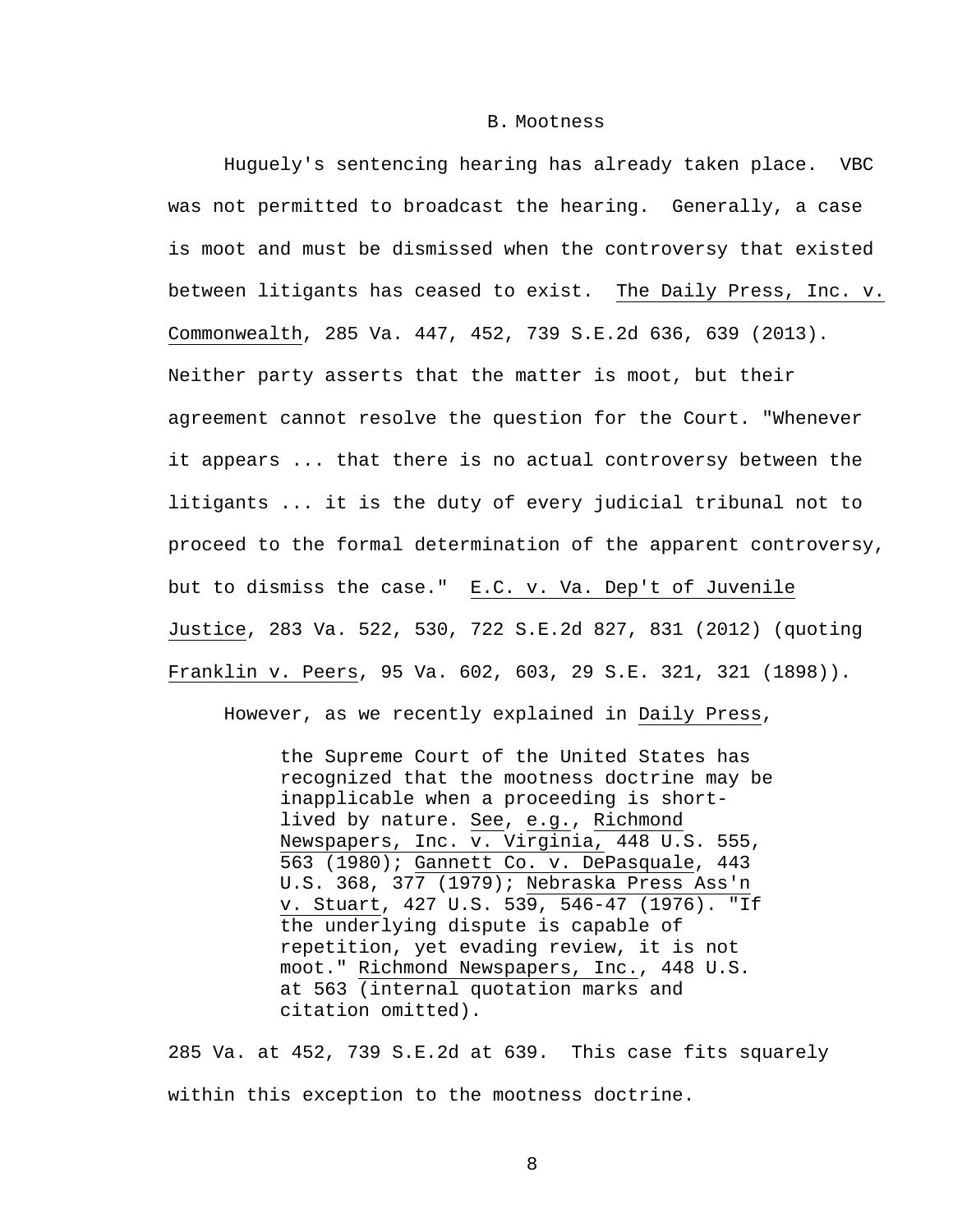First, VBC, as the owner of a television station that routinely covers trials in the Central Virginia area, is likely to make future requests to broadcast judicial proceedings. Second, if we decline to address the issues in this case on the grounds of mootness, the dispute will evade review. The trial court entered the order denying VBC's request for electronic media coverage of the sentencing hearing on August 30, 2012, the day of the hearing VBC wished to broadcast. VBC had no opportunity to appeal that order before the sentencing hearing occurred. As we discussed in Daily Press, "[c]riminal trials are typically of short duration," and the trial or other judicial proceedings would likely be concluded before our appellate review is completed. Id. at 453, 739 S.E.2d at 639. Accordingly, we conclude that the controversy before us is not moot, and we now turn to the merits.

### C. Code § 19.2-266

 VBC argues that the trial court should have applied the good cause shown standard in Rule 1 of the statute when deciding whether to deny VBC's request to broadcast the sentencing hearing. The Commonwealth argues that the decision whether to permit cameras in the courtroom was solely within the trial court's discretion.

It is well-settled that "we determine the General Assembly's intent from the words contained in the statute."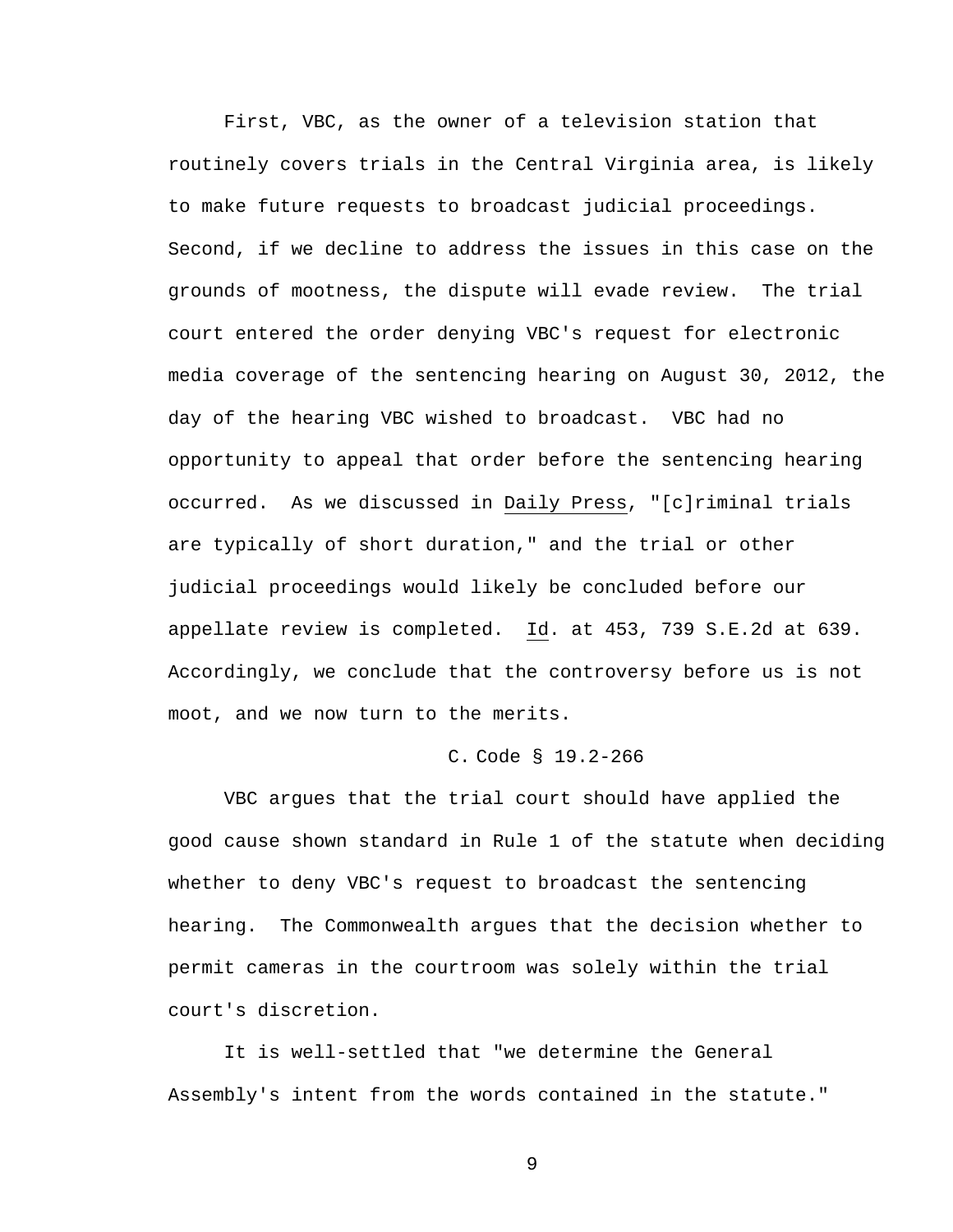[Alger v. Commonwealth, 267 Va. 255, 259, 590 S.E.2d 563, 565](http://www.lexis.com/research/buttonTFLink?_m=a58bb86cd9d6b5ac8e1685c179bf7a36&_xfercite=%3ccite%20cc%3d%22USA%22%3e%3c%21%5bCDATA%5b285%20Va.%20604%5d%5d%3e%3c%2fcite%3e&_butType=3&_butStat=2&_butNum=58&_butInline=1&_butinfo=%3ccite%20cc%3d%22USA%22%3e%3c%21%5bCDATA%5b267%20Va.%20255%2c%20259%5d%5d%3e%3c%2fcite%3e&_fmtstr=FULL&docnum=1&_startdoc=1&wchp=dGLbVzk-zSkAA&_md5=9dc9d4fb947e541c4c4f2d4b01afd6b9)  [\(2004\)](http://www.lexis.com/research/buttonTFLink?_m=a58bb86cd9d6b5ac8e1685c179bf7a36&_xfercite=%3ccite%20cc%3d%22USA%22%3e%3c%21%5bCDATA%5b285%20Va.%20604%5d%5d%3e%3c%2fcite%3e&_butType=3&_butStat=2&_butNum=58&_butInline=1&_butinfo=%3ccite%20cc%3d%22USA%22%3e%3c%21%5bCDATA%5b267%20Va.%20255%2c%20259%5d%5d%3e%3c%2fcite%3e&_fmtstr=FULL&docnum=1&_startdoc=1&wchp=dGLbVzk-zSkAA&_md5=9dc9d4fb947e541c4c4f2d4b01afd6b9) (internal quotation marks omitted). Accordingly, "[w]hen a statute is unambiguous, we must apply the plain meaning of that language." [Appalachian Power Co. v. State Corp. Comm'n,](http://www.lexis.com/research/buttonTFLink?_m=a58bb86cd9d6b5ac8e1685c179bf7a36&_xfercite=%3ccite%20cc%3d%22USA%22%3e%3c%21%5bCDATA%5b285%20Va.%20604%5d%5d%3e%3c%2fcite%3e&_butType=3&_butStat=2&_butNum=59&_butInline=1&_butinfo=%3ccite%20cc%3d%22USA%22%3e%3c%21%5bCDATA%5b284%20Va.%20695%2c%20706%5d%5d%3e%3c%2fcite%3e&_fmtstr=FULL&docnum=1&_startdoc=1&wchp=dGLbVzk-zSkAA&_md5=7799534f98c39be6bc60abc2196738ee)  [284 Va. 695, 706, 733 S.E.2d 250, 256 \(2012\).](http://www.lexis.com/research/buttonTFLink?_m=a58bb86cd9d6b5ac8e1685c179bf7a36&_xfercite=%3ccite%20cc%3d%22USA%22%3e%3c%21%5bCDATA%5b285%20Va.%20604%5d%5d%3e%3c%2fcite%3e&_butType=3&_butStat=2&_butNum=59&_butInline=1&_butinfo=%3ccite%20cc%3d%22USA%22%3e%3c%21%5bCDATA%5b284%20Va.%20695%2c%20706%5d%5d%3e%3c%2fcite%3e&_fmtstr=FULL&docnum=1&_startdoc=1&wchp=dGLbVzk-zSkAA&_md5=7799534f98c39be6bc60abc2196738ee) "[W]hen the language of an enactment is free from ambiguity, resort to legislative history and extrinsic facts is not permitted because we take the words as written to determine their meaning." [Brown](http://www.lexis.com/research/buttonTFLink?_m=a58bb86cd9d6b5ac8e1685c179bf7a36&_xfercite=%3ccite%20cc%3d%22USA%22%3e%3c%21%5bCDATA%5b285%20Va.%20604%5d%5d%3e%3c%2fcite%3e&_butType=3&_butStat=2&_butNum=60&_butInline=1&_butinfo=%3ccite%20cc%3d%22USA%22%3e%3c%21%5bCDATA%5b229%20Va.%20316%2c%20321%5d%5d%3e%3c%2fcite%3e&_fmtstr=FULL&docnum=1&_startdoc=1&wchp=dGLbVzk-zSkAA&_md5=80be31d5994e08132cbfd3aeaab927f1)  [v. Lukhard, 229 Va. 316, 321, 330 S.E.2d 84, 87 \(1985\).](http://www.lexis.com/research/buttonTFLink?_m=a58bb86cd9d6b5ac8e1685c179bf7a36&_xfercite=%3ccite%20cc%3d%22USA%22%3e%3c%21%5bCDATA%5b285%20Va.%20604%5d%5d%3e%3c%2fcite%3e&_butType=3&_butStat=2&_butNum=60&_butInline=1&_butinfo=%3ccite%20cc%3d%22USA%22%3e%3c%21%5bCDATA%5b229%20Va.%20316%2c%20321%5d%5d%3e%3c%2fcite%3e&_fmtstr=FULL&docnum=1&_startdoc=1&wchp=dGLbVzk-zSkAA&_md5=80be31d5994e08132cbfd3aeaab927f1)

A statute is ambiguous when its language is "capable of more senses than one, difficult to comprehend or distinguish, of doubtful import, of doubtful or uncertain nature, of doubtful purport, open to various interpretations, or wanting clearness or definiteness," particularly where its words "have either no definite sense or else a double one." [Ayres v. Harleysville](http://www.lexis.com/research/buttonTFLink?_m=a58bb86cd9d6b5ac8e1685c179bf7a36&_xfercite=%3ccite%20cc%3d%22USA%22%3e%3c%21%5bCDATA%5b285%20Va.%20604%5d%5d%3e%3c%2fcite%3e&_butType=3&_butStat=2&_butNum=62&_butInline=1&_butinfo=%3ccite%20cc%3d%22USA%22%3e%3c%21%5bCDATA%5b172%20Va.%20383%2c%20393%5d%5d%3e%3c%2fcite%3e&_fmtstr=FULL&docnum=1&_startdoc=1&wchp=dGLbVzk-zSkAA&_md5=244e9c530fd19978708203bc089cdc80)  [Mut. Casualty Co., 172 Va. 383, 393, 2 S.E.2d 303, 307 \(1939\)](http://www.lexis.com/research/buttonTFLink?_m=a58bb86cd9d6b5ac8e1685c179bf7a36&_xfercite=%3ccite%20cc%3d%22USA%22%3e%3c%21%5bCDATA%5b285%20Va.%20604%5d%5d%3e%3c%2fcite%3e&_butType=3&_butStat=2&_butNum=62&_butInline=1&_butinfo=%3ccite%20cc%3d%22USA%22%3e%3c%21%5bCDATA%5b172%20Va.%20383%2c%20393%5d%5d%3e%3c%2fcite%3e&_fmtstr=FULL&docnum=1&_startdoc=1&wchp=dGLbVzk-zSkAA&_md5=244e9c530fd19978708203bc089cdc80) (internal quotation marks omitted).

This statute is not a model of clarity. On its face, it contains two different standards that arguably apply when a trial court decides to prohibit cameras in a courtroom. We therefore will consider the meaning of the statute in light of the canons of construction and its legislative history**.** 

D. Legislative History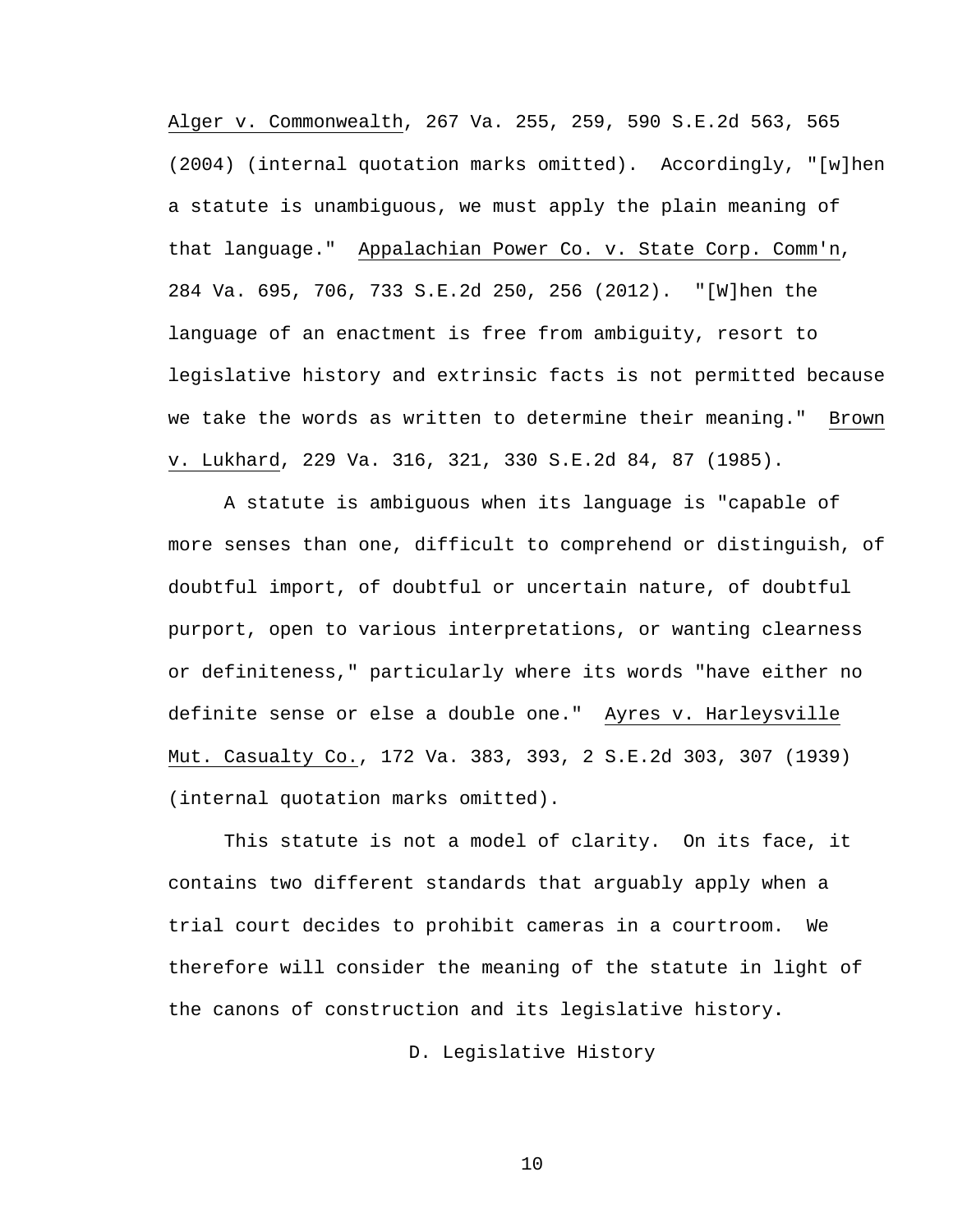Prior to 1987, Code § 19.2-266 prohibited cameras in the courtroom. It read, in relevant part, that

> A court shall not permit the taking of photographs in the courtroom during the progress of judicial proceedings or the broadcasting of judicial proceedings by radio or television, but may authorize the use of electronic or photographic means for the perpetuation of the record or parts thereof.

Former Code § 19.2-266 (1983 Repl. Vol.) (emphasis added). In 1987, the General Assembly created an experimental program, administered by this Court, to allow electronic media and still photography coverage in a limited number of courts. 1987 Acts ch. 580. Code § 19.2-266 was amended to include language describing the experimental program. The statute was also amended to include guidelines for the six courts that were part of the experimental program. Rule 1 of the guidelines stated:

> The presiding judge shall at all times have authority to prohibit, interrupt or terminate electronic media and still photography coverage of public judicial proceedings. The presiding judge shall advise the parties of such coverage in advance of the proceedings and shall allow the parties to object thereto. For good cause shown, the presiding judge may prohibit coverage in any case and may restrict coverage as he deems appropriate to meet the ends of justice.

Former Code § 19.2-266 (1983 Repl. Vol. & Cum. Supp. 1987).

 In 1992, the General Assembly ended the experimental program and revised Code § 19.2-266 to permit the use of cameras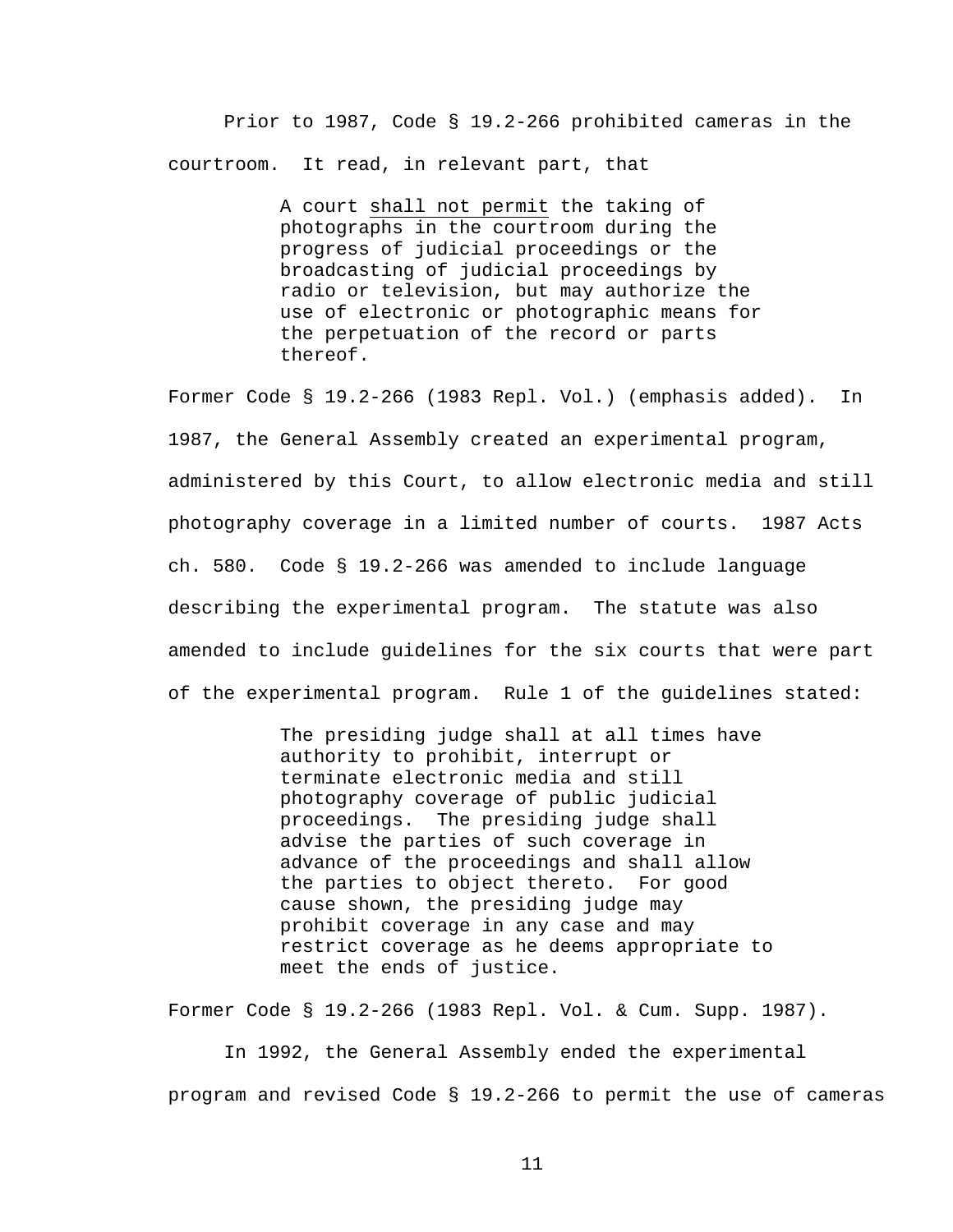in courtrooms. 1992 Acts ch. 557. Specifically, the second and third paragraphs of the statute were revised to appear in their current form, as follows:

> A court may solely in its discretion permit the taking of photographs in the courtroom during the progress of judicial proceedings and the broadcasting of judicial proceedings by radio or television, and the use of electronic or photographic means for the perpetuation of the record or the parts thereof in criminal and in civil cases, but only in accordance with the rules hereunder. In addition to such rules, the Supreme Court and the Court of Appeals shall have the authority to promulgate any other rules they deem necessary to govern electronic media and still photography coverage in their respective courts. The following rules shall serve as guidelines, and a violation of these rules may be punishable as contempt:

#### Coverage Allowed.

1. The presiding judge shall at all times have authority to prohibit, interrupt or terminate electronic media and still photography coverage of public judicial proceedings. The presiding judge shall advise the parties of such coverage in advance of the proceedings and shall allow the parties to object thereto. For good cause shown, the presiding judge may prohibit coverage in any case and may restrict coverage as he deems appropriate to meet the ends of justice.

Code § 19.2-266 (emphasis added). The phrase "may solely in its discretion" replaced the prior language "shall not." The language that originally stated the guidelines applied only to courts in the experimental program was removed, and the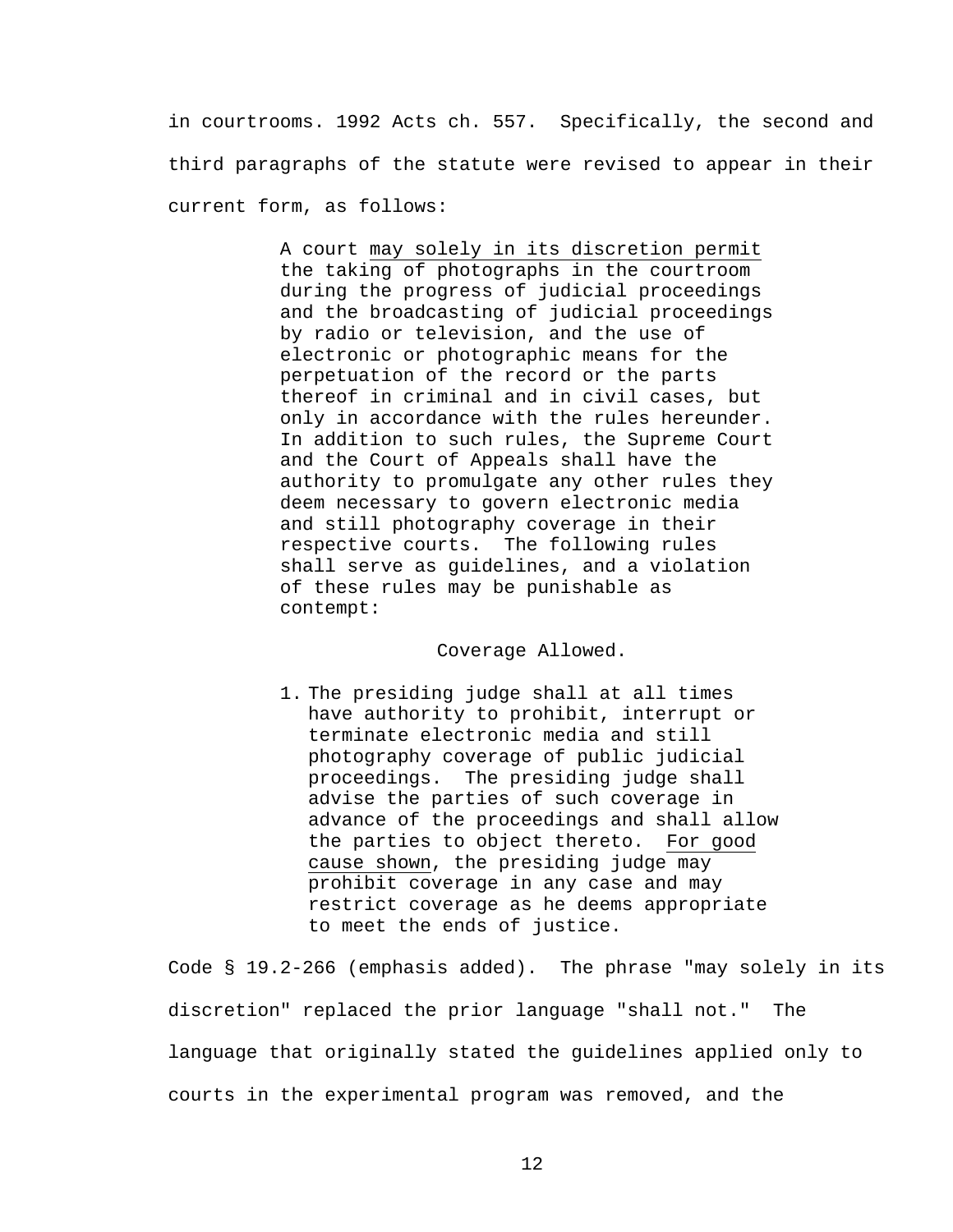guidelines became part of this statute without any further revisions or modifications.

 The 1992 revisions to Code § 19.2-266 demonstrate that when the General Assembly changed the statute from one which did not permit cameras in the courtroom to one which did, it clearly intended to give the trial court great discretion in making the initial determination whether to permit still photography or cameras in the courtroom. The General Assembly included the phrase "solely in its discretion," a phrase which clearly gives great discretion to a trial court when making its decision.

The guidelines, entitled "Coverage Allowed," were originally drafted only to apply to the six courts where coverage was allowed under the experimental program. Clearly, they were only intended to be implicated once coverage had been permitted through the experimental program. In 1992, when the General Assembly ended the experimental program and gave courts the power to decide whether to permit coverage, it left the guidelines in the statute so that once a court had made a decision to permit coverage, that court had the guidelines to follow to ensure that such coverage was handled properly.

## E. Application of Legislative History to Code § 19.2-266

From this legislative history, we conclude that Code § 19.2-266 in its current form gives trial courts the sole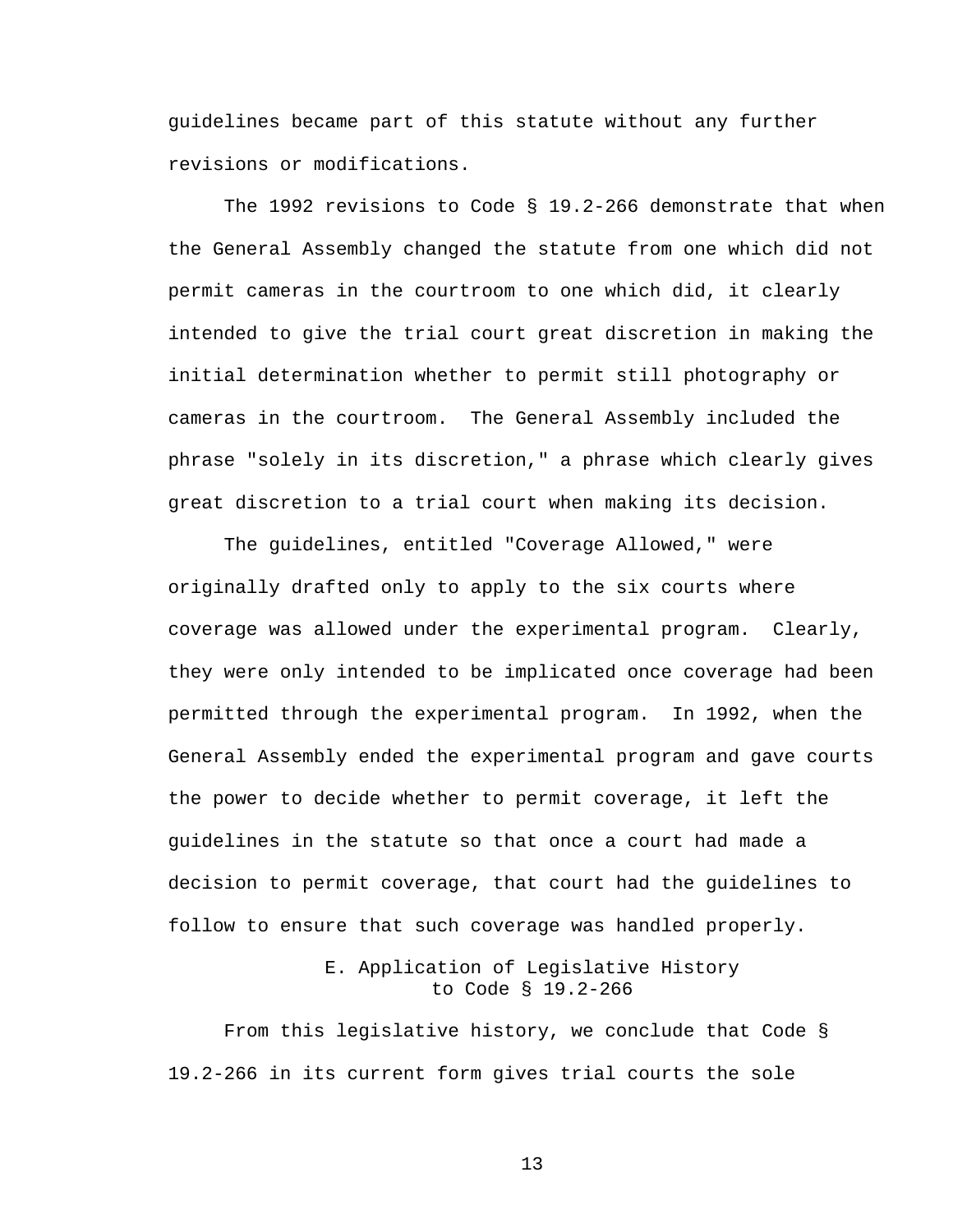discretion to determine whether to permit the taking of photographs in the courtroom or the broadcasting of judicial proceedings by radio or television. Logically, the power to permit coverage also includes the power to not permit coverage. It is only after a trial court has made a decision to permit electronic media in the courtroom that the guidelines listed in Code § 19.2-266 under the heading "Coverage Allowed" are implicated. If coverage is permitted, the statute provides that such coverage must be conducted "in accordance with the rules set forth hereunder." Code § 19.2-266.

A trial judge who has made the initial decision to permit electronic media in the courtroom must then comply with all the guidelines, including Rule 1 of the statute, and "shall advise the parties of such coverage" in advance of the proceeding. In accordance with Rule 1, if a party objects to the coverage, then the party must show good cause why the coverage should be restricted or prohibited. Essentially, the objecting party must demonstrate good cause why the trial judge's initial decision to permit coverage should be reversed, and coverage prohibited or restricted in some manner.

VBC cites the decisions of the Court of Appeals in Diehl v. Commonwealth, 9 Va. App. 191, 385 S.E.2d 228 (1989), and Novak v. Commonwealth, 20 Va. App. 373, 457 S.E.2d 402 (1995), as support for its position that the "good cause" standard applies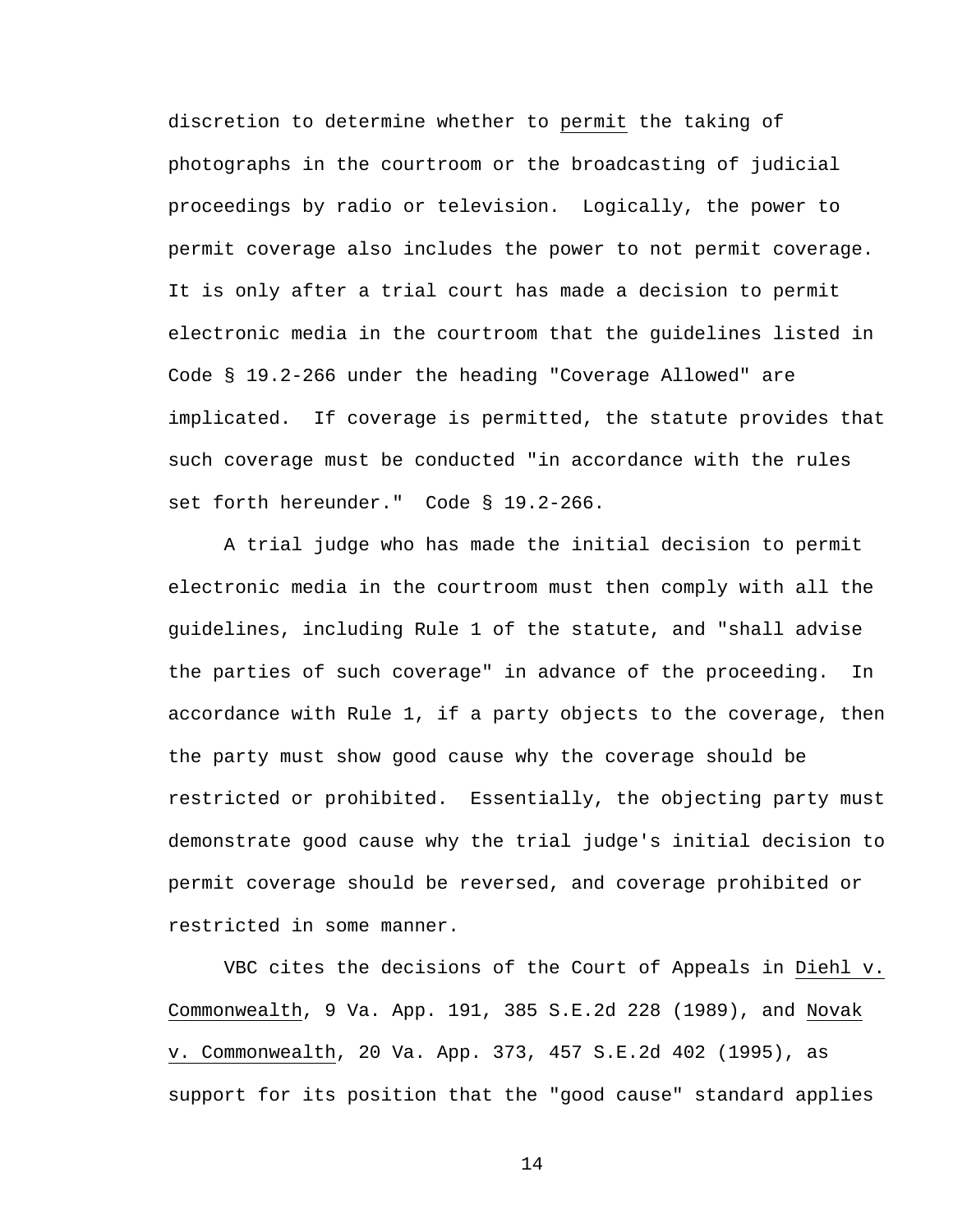to the trial court's decision to permit or prohibit coverage. However, in both of those cases the trial court had already made an initial determination to permit coverage. The court, the parties, and the media were then required to comply with the guidelines, including Rule 1 as set out in Code § 19.2-266. The defendants, who opposed coverage, accordingly had the burden of demonstrating "good cause" to prohibit or restrict the coverage. The trial court and Court of Appeals found that in both cases the defendants had failed to demonstrate "good cause." Diehl, 9 Va. App. at 197, 385 S.E.2d at 232; Novak, 20 Va. App. at 390- 91, 457 S.E.2d at 410. These cases do not support VBC's argument that the trial court had to apply the good cause standard in its initial determination whether to permit cameras in the courtroom. They involve factual scenarios where the trial court had already made an initial decision to permit cameras, and therefore the guidelines, including Rule 1 and its good cause standard, had become applicable.

The trial court in this case made an initial determination not to permit electronic media in the courtroom. The initial decision whether to permit electronic media coverage in the courtroom is solely within the discretion of the trial court. Code § 19.2-266. Because coverage was not permitted, the "Coverage Allowed" guidelines, including Rule 1, were never implicated. Accordingly, we hold that that the trial court did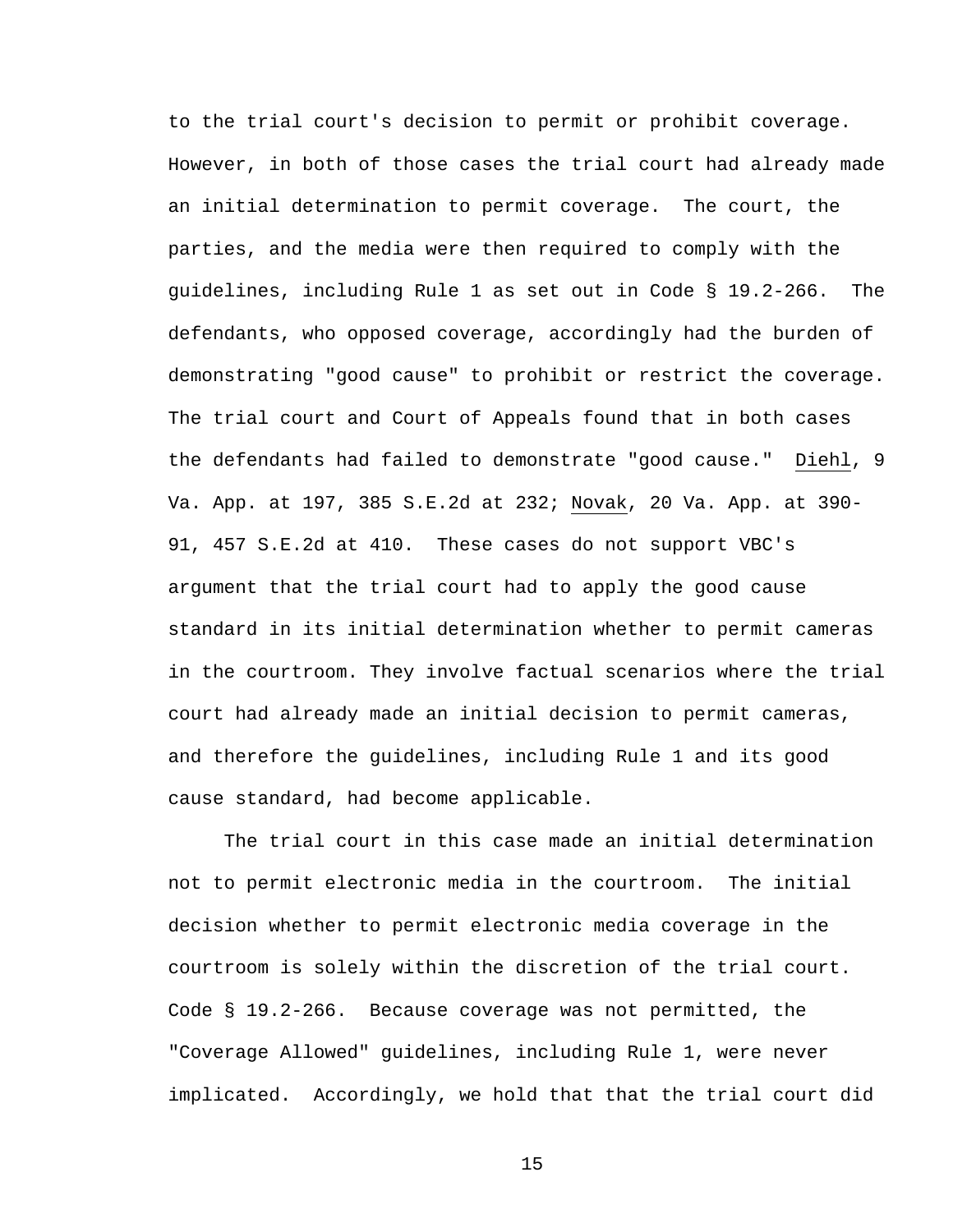not abuse its discretion by failing to apply a good cause shown standard in its initial determination whether to permit coverage of Huguely's sentencing hearing.

We acknowledge that, in practice, a request for media coverage is filed and a hearing is often held before the trial court, "solely in its discretion," makes its initial decision. That hearing may consist only of argument from the parties, or the parties may put on evidence. But under the statute, a hearing is not required prior to a court's initial determination whether to permit coverage.

If, however, a trial court makes the decision to permit coverage, it is then required to advise the parties of its decision in advance of the proceedings. If a trial court permits coverage, then a party requesting further restriction or prohibition must demonstrate good cause for such further action.

The trial court in this case was not required to apply the good cause standard for its initial determination whether to permit a camera in the courtroom. Such a decision is made in the court's sole discretion. There is no requirement that evidence be presented to the trial court to support the initial decision, and the trial court is not required to explain its reasons for denying a request.

In this case, the trial court did explain its reasons for denying VBC's request at the conclusion of the July 25, 2012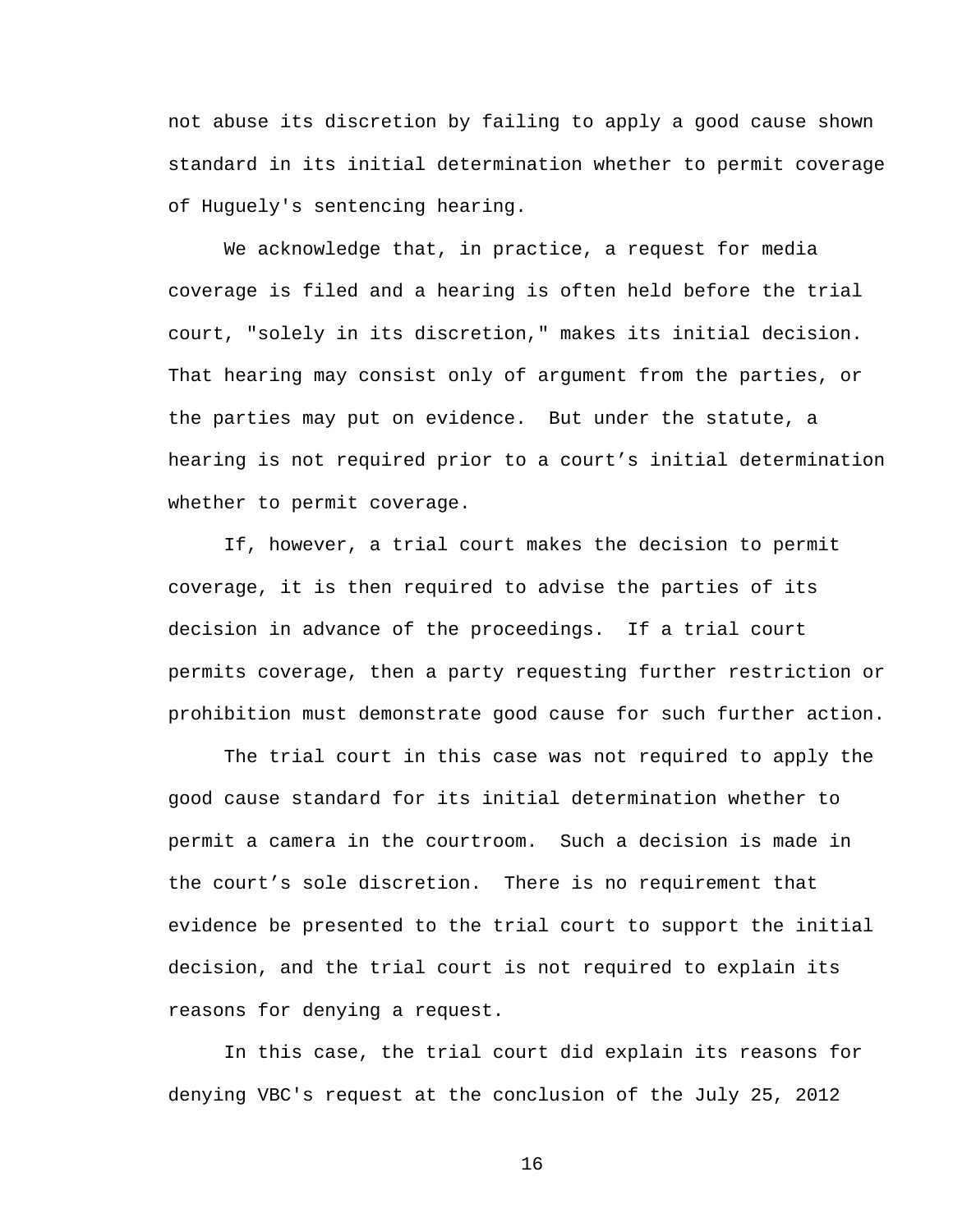hearing. The trial court articulated its concerns about the effect of cameras in the courtroom and the world-wide coverage of the case on potential witnesses, and how broadcasting the sentencing hearing might impact potential jurors in a pending civil suit against Huguely. The reasons the trial court gave on the record for denying this request do not constitute an abuse of discretion.

 The Supreme Court of the United States has long recognized "that witness testimony may be chilled if broadcast." Hollingsworth v. Perry, 558 U.S. 183, 194, (2010); see also Estes v. Texas, 381 U.S. 532, 547 (1965). The trial judge in the present case explained that the witnesses in the Huguely case were young, almost all college-aged, that the media coverage of the trial had been "intense," and that he was very concerned about how the media coverage would impact their willingness to come forward and testify. The Supreme Court of the United States has held that cameras in a courtroom can have a chilling effect on witnesses. It was not an abuse of discretion for the trial court to consider that factor when deciding whether to permit coverage of the sentencing hearing.

 The trial court also expressed its concern that enhanced media coverage would further impact potential jurors in a pending civil suit against Huguely. The trial court was certainly within its discretion to consider the impact media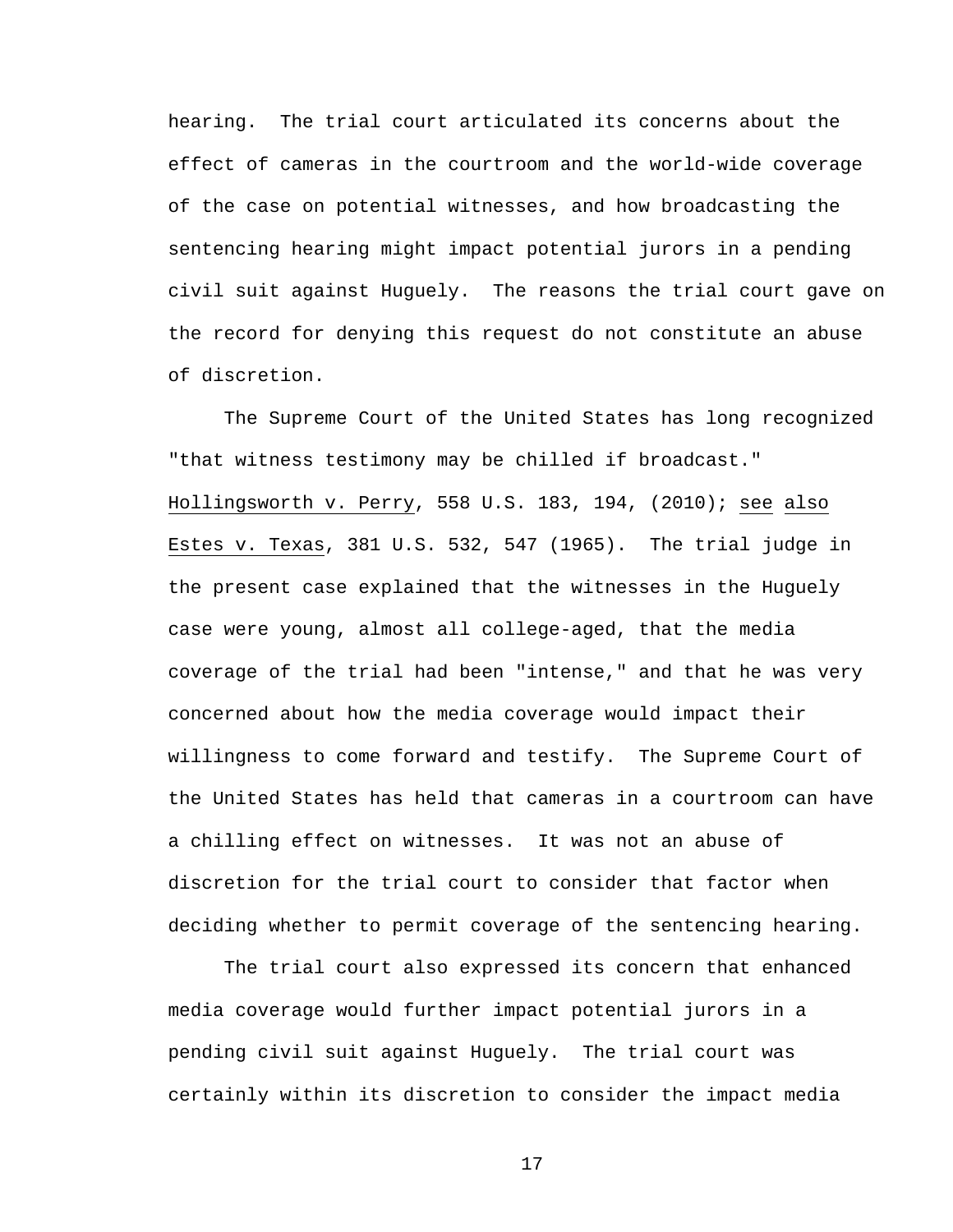coverage could have on a pending civil suit involving the defendant and the victim's family. The trial court also properly considered the opposition of both the Commonwealth and Huguely to the request.

### F. No Constitutional Right to Broadcast Criminal Proceedings

VBC's last assignment of error contends that "the trial court erred in holding that [VBC's] newsgathering and reporting activities via electronic media were entitled to no protection under the First Amendment to the United States Constitution or the Constitution of Virginia, including its denial of [VBC's] request to use a camera to acquire the news while allowing the print media to use the primary tools of its trade." VBC correctly acknowledges in its opening brief to this Court that neither the Supreme Court of the United States nor this Court have held that a broadcaster has a constitutional right to use cameras in court to gather and report the news. Additionally, VBC conceded at oral argument that there is no constitutional right to have cameras in a courtroom.

# III. Conclusion

 We hold that the trial court did not abuse its discretion when it denied VBC's request to have a camera in the courtroom during Huguely's sentencing hearing, and we will affirm its judgment.